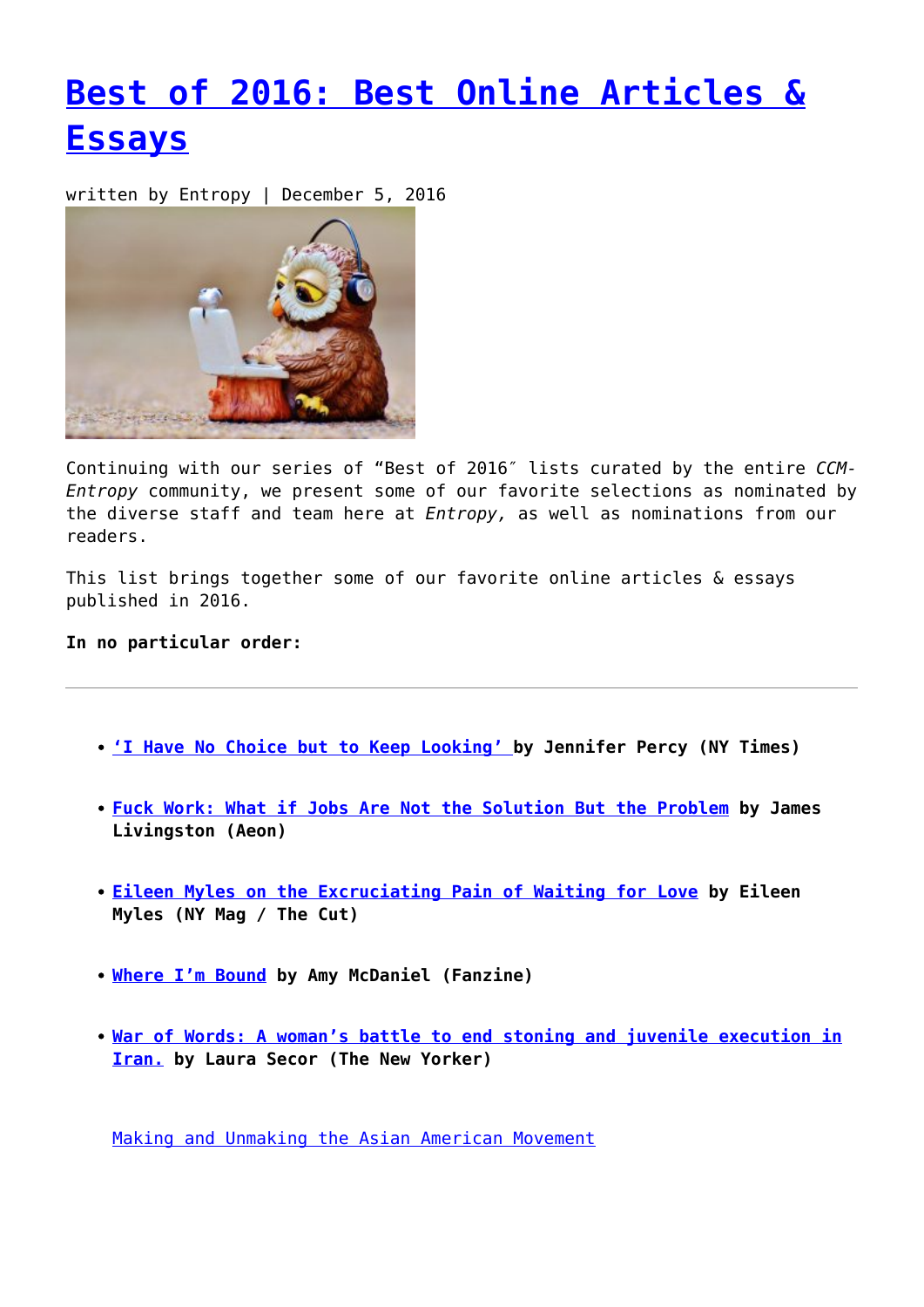- **[Let's Rethink Space b](http://nautil.us/issue/32/space/lets-rethink-space)y George Musser (Nautilus)**
- **[Going Diamond](https://granta.com/going-diamond/) by Sarah Gerard (Granta)**
- **[No, Lolita](http://therumpus.net/2016/03/no-lolita/) by Marissa Korbel (The Rumpus)**
- **[Is Everything Wrestling](http://www.nytimes.com/2016/05/27/magazine/is-everything-wrestling.html) by Jeremy Gordon (NY Times)**
- **[homies don't come out, they let you in.](https://medium.com/@jayydodd/homies-dont-come-out-they-let-you-in-aaf9ad991d8c#.fu92q245c) by jayy dodd (Medium)**

[This is how they broke our grandmothers](http://www.feministcurrent.com/2016/10/04/this-is-how-they-broke-our-grandmothers/)

- **[How to Stay Sane While Black](http://www.nytimes.com/2016/11/20/opinion/sunday/how-to-stay-sane-while-black.html) by Morgan Parker (NY Times)**
- **[Bhanu Kapil's Goddard College MFAW Commencement Speech](http://thewriterintheworld.com/2016/08/15/bhanu-kapils-goddard-college-mfaw-commencement-speech/)**
- **[The end of walking](https://aeon.co/essays/step-by-step-americans-are-sacrificing-the-right-to-walk) by Antonia Malchik (Aeon)**
- **[Wards Against the Day: Embracing Melancholy](https://catapult.co/stories/wards-against-the-day) by Colin Dickey (Catapult)**
- **[The Photographer Representing Her Non-Binary Friends as They'd Like to](https://broadly.vice.com/en_us/article/laurence-philomene-non-binary-photos-interview) [Be Seen](https://broadly.vice.com/en_us/article/laurence-philomene-non-binary-photos-interview) by Sirin Kale (Broadly)**

[John D'Agata and the Art of the American Essay](http://lithub.com/john-dagata-and-the-art-of-the-american-essay/)

- **[Magnificent Desolation](http://reallifemag.com/magnificent-desolation/) by Elisa Gabbert (Real Life Mag)**
- **[Crowdsourcing the Definition of "Punk"](http://poly-graph.co/punk/) by Matt Daniels (Polygraph)**
- **[Jimmy: What I Learned From My Father About the Criminalization of Black](https://www.poetryfoundation.org/harriet/2016/10/jimmy-what-i-learned-from-my-father-about-the-criminalization-of-black-griot-culture-and-the-poetics-of-rehabilitation/) [Griot Culture and the Poetics of Rehabilitation](https://www.poetryfoundation.org/harriet/2016/10/jimmy-what-i-learned-from-my-father-about-the-criminalization-of-black-griot-culture-and-the-poetics-of-rehabilitation/) by Harmony Holiday (Harriet)**
- **[On Privilege Guilt: My Fraught Path From Foster Care To Luxury High Rise](http://www.theestablishment.co/2016/02/04/on-privilege-guilt-my-fraught-path-from-foster-care-to-luxury-high-rise/)**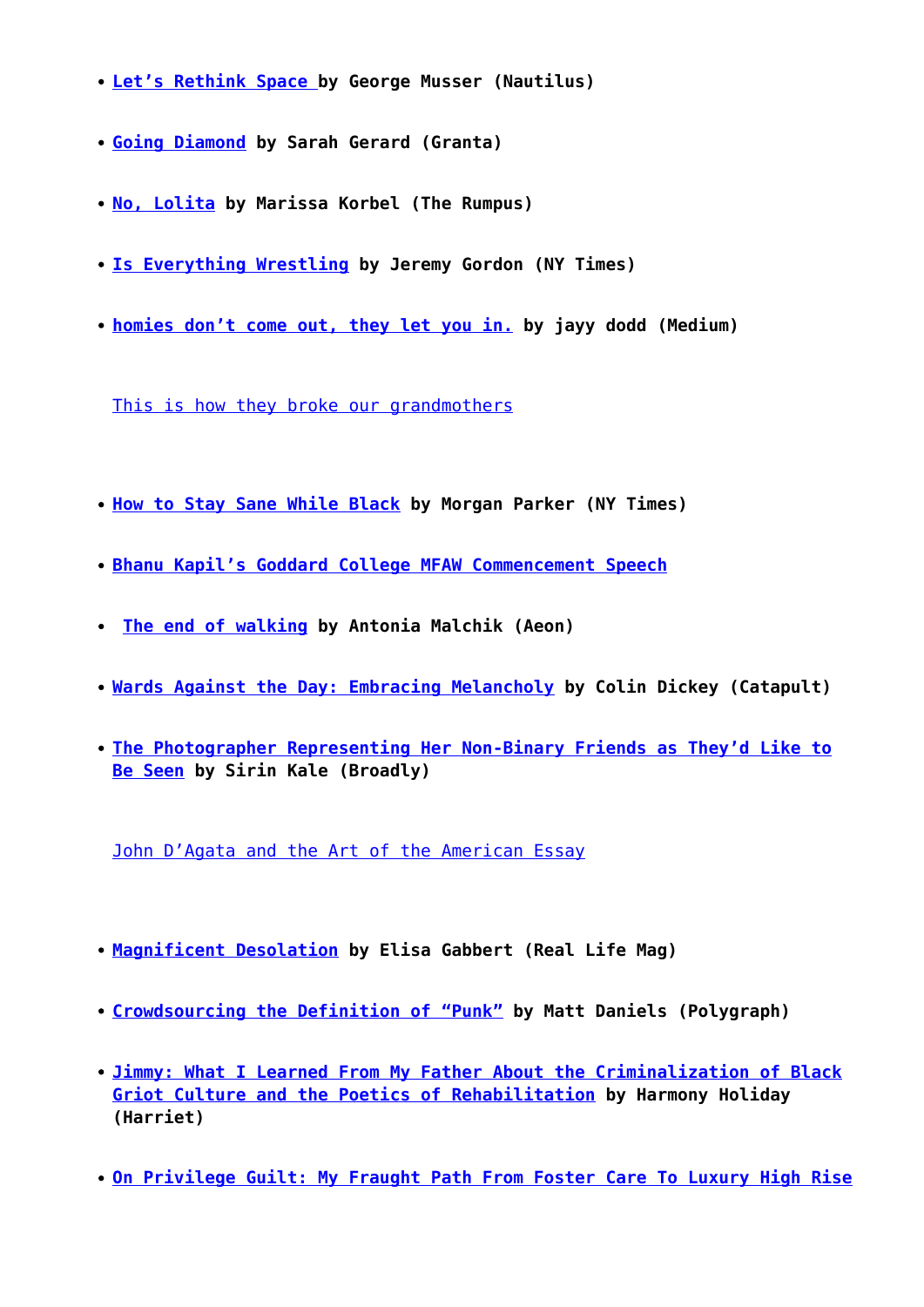**by Lisa Marie Basile (The Establishment)**

**[The myth of the good victim: As an American facing street harassment](http://www.salon.com/2016/03/25/the_myth_of_the_good_victim_as_an_american_facing_street_harassment_abroad_i_wondered_what_it_meant_to_be_a_good_victim/) [abroad, I wondered what it meant to be a "good victim"](http://www.salon.com/2016/03/25/the_myth_of_the_good_victim_as_an_american_facing_street_harassment_abroad_i_wondered_what_it_meant_to_be_a_good_victim/) by Patricia Grisafi (Salon)**

[Janice Lee: Depression, Denial, Depression](http://www.berfrois.com/2016/03/janice-lee-depression-denial-depression/)

- **['I am of both countries, and I feel sanctuary in neither'](http://cnnphilippines.com/life/culture/politics/2016/11/04/ph-us-violence.html) by Laurel Fantauzzo (CNN)**
- **[If Women Wrote Men the Way Men Write Women](https://www.mcsweeneys.net/articles/if-women-wrote-men-the-way-men-write-women) by Meg Elison (McSweeney's)**
- **[The Poetics of Haunting in Asian American Poetry](http://poeticsofhaunting.com/) by Jane Wong**
- **[What to Do When Grandma Has Dementia](http://rivetjournal.com/what-to-do-when-grandma-has-dementia-by-larry-handy/) by Larry Handy (Rivet)**
- **[The white flight of Derek Black](https://www.washingtonpost.com/national/the-white-flight-of-derek-black/2016/10/15/ed5f906a-8f3b-11e6-a6a3-d50061aa9fae_story.html?utm_term=.b6c445271923) by Eli Saslow (Washington Post)**

[Apocalypse Logic](https://theoffingmag.com/insight/apocalypse-logic/)

- **[The Week Democracy Died](http://www.slate.com/articles/news_and_politics/cover_story/2016/08/the_week_democracy_died_how_brexit_nice_turkey_and_trump_are_all_connected.html) by Yascha Mounk (Slate)**
- **[On Sexism in Literary Prize Culture](http://lithub.com/on-sexism-in-literary-prize-culture/) by Natalie Kon-yu (LitHub)**
- **[I Told Y'all—White People Don't Give A Fuck](http://www.afropunk.com/profiles/blogs/i-told-y-all-white-people-don-t-give-a-fuck) by The Race Card (Afropunk)**
- **['And yet, you try': A father's quest to save his son](http://stanmed.stanford.edu/2016fall/milan-gambhirs-li-fraumeni-syndrome.html) by Julie Greicius (Stanford Medicine)**
- **[What I Pledge Allegiance To](http://www.thefader.com/2016/09/19/my-mississippi-pledge-kiese-laymon) by Kiese Laymon (The Fader)**

[War in Translation: Giving Voice to the Women of Syria](http://lithub.com/war-in-translation-giving-voice-to-the-women-of-syria/)